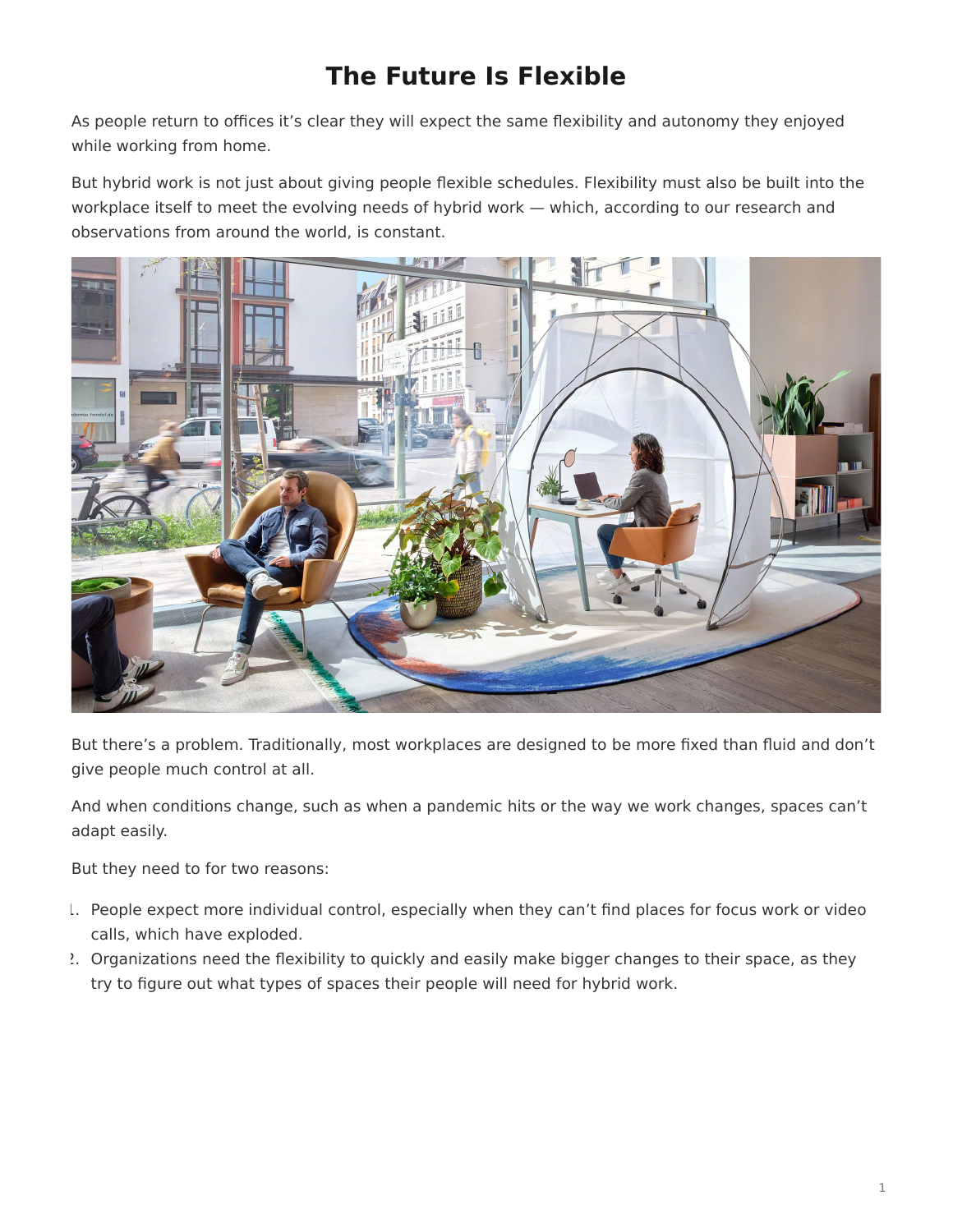## **Individual Control**

The ability for people to control their environment has become even more critical as fewer people have owned workspaces, compared to pre-pandemic. Places where people can find privacy will be among the most coveted in a hybrid neighborhood. **According to our most recent research, three of the top four elements people value more now relate to private spaces.** Without a dedicated workstation, flexible spaces can help people reduce visual and acoustical distractions and achieve the level of privacy they need for focus work or video calls.

We have seen employees create spaces with varying levels of privacy by wrapping workspaces with freestanding privacy screens or mobile whiteboards. By adding elements to create visual privacy people are able to concentrate significantly better than sitting in completely open areas. They're also creating hybrid collaboration spaces by pulling together mobile tables, whiteboards and mobile carts that can house digital display devices in social spaces.



"If people make the effort to come into the office, they'll expect a better work experience — where, like at home, they are comfortable and have greater control over their environment," says Cherie Johnson, director, Global Design. "We've seen for ourselves just how differently people are working now and the types of spaces they're seeking, especially for hybrid collaboration and privacy, and there just aren't enough. A lot of our spaces have been designed to be multi-modal to support more than one work mode. With the right flexible furniture elements, they can create the space they need on demand, without having to fill out a facilities change request."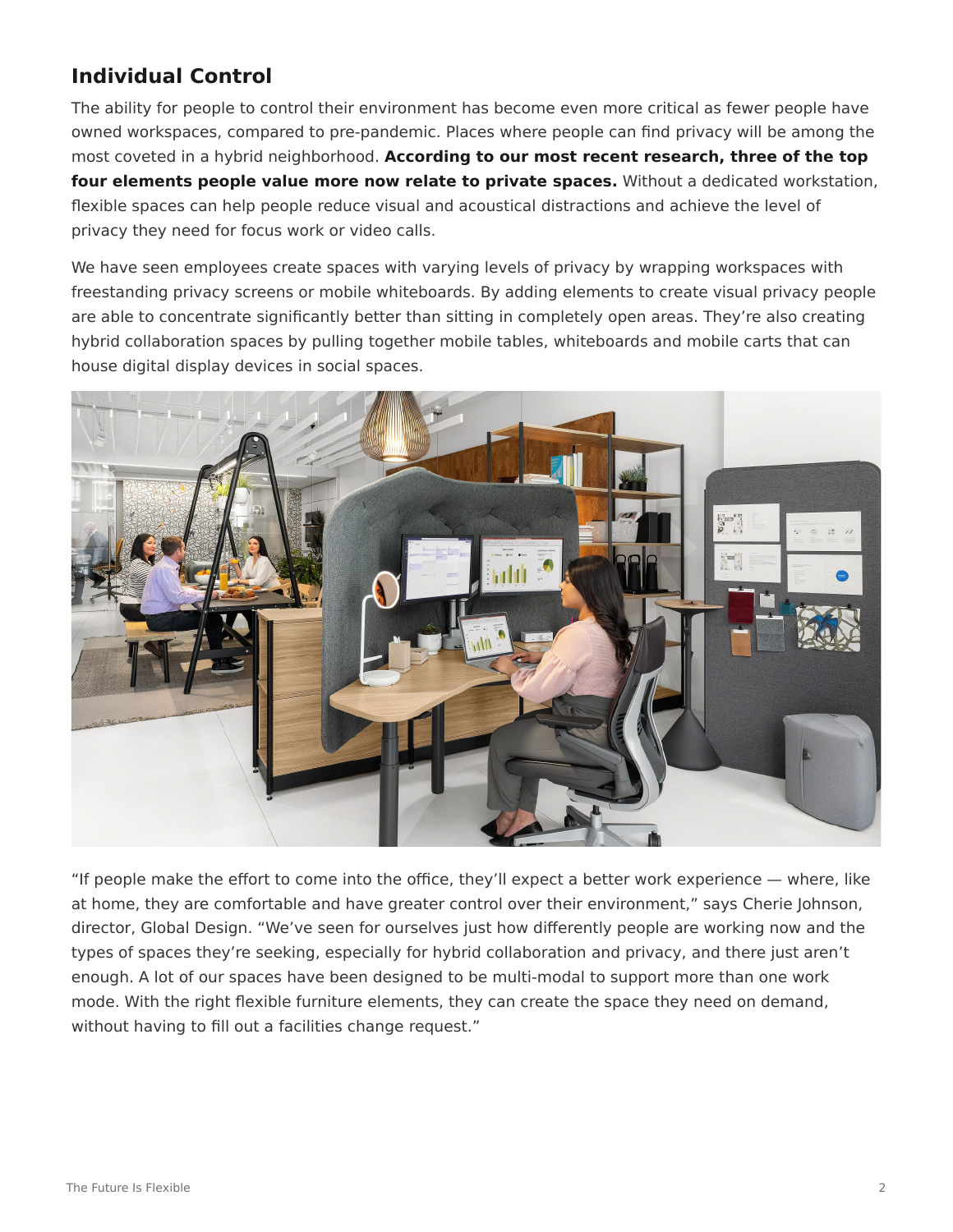One of the most versatile spaces at our Learning and Innovation Center in Grand Rapids is the Social Hub. It includes a range of settings with different privacy levels where different modes of work can happen simultaneously — collaboration, informal social interactions, learning and even focus work. Tools such as accessible power, mobile whiteboards and digital collaboration devices make the spaces highly flexible.

## **"We've seen how differently people are working now and the spaces they're seeking for hybrid collaboration and privacy, and there just aren't enough."**

**CHERIE JOHNSON** | Director, Global Design, Steelcase

## **Organizational Control**

No one knows exactly how the office needs to change for hybrid work and it will be different for every organization. The next couple of years will need to be an ongoing workplace experiment to understand what types of spaces best support hybrid work, and to be able to respond quickly, the workplace will need to be incredibly fluid and agile.

Adaptable architectural elements, such as [Everwall adaptable architecture](https://www.steelcase.com/products/walls-work-walls/everwall/), [Orangebox Pods](https://www.steelcase.com/brands/orangebox/) or less conventional privacy solutions like [Steelcase Work Tents](https://www.steelcase.com/products/screens/steelcase-work-tents-collection/) can help maximize real estate and give organizations the flexibility they need to respond to changing needs.

"These adaptable privacy solutions can be easily moved by facilities teams to add more private spaces quickly," says Johnson. "It's never been more important to have highly flexible furniture and architectural solutions that can easily allow spaces to transform as needs change. These types of solutions will be critical for building a resilient real estate strategy."

Explore Everwall, adaptable architecture designed to support new ways of working.

**[+About Steelcase](https://www.steelcase.com/discover/steelcase/our-company/)**

**[+Customer Care](#page-0-0)**

**[+Legal Notices](#page-0-0)**

**[Connect With Us](https://www.steelcase.com/find-us/social-media/) [+](https://www.steelcase.com/find-us/social-media/)**